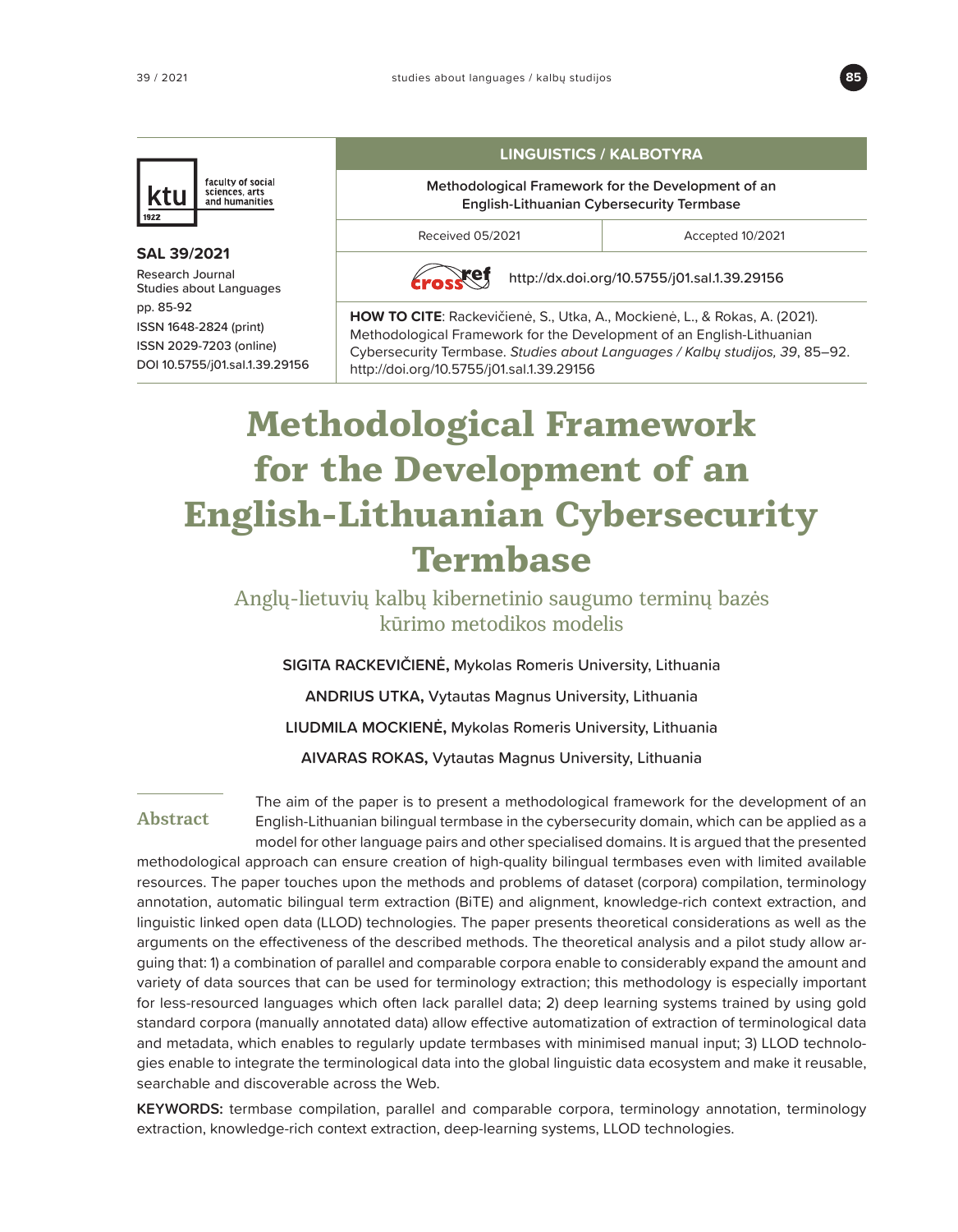## **Introduction**

The aim of the paper is to present a methodological framework for the development of an English-Lithuanian bilingual termbase in the cybersecurity domain. We argue that the methodology can be applied as a model for other language pairs and other specialised domains, as it ensures creation of high-quality bilingual termbases even with limited available resources.

Cybersecurity (CS) domain was chosen for several reasons. Firstly, this area is particularly relevant in the current information age, whereas the COVID-19 pandemic, which has accelerated digital transformation of state institutions and businesses, has further increased its significance. Global connectivity, an extensive use of cloud services and remote work pose huge challenges to the security of sensitive data on all levels: state, business and individual. Thus, cyber awareness and cyber hygiene have gained utmost importance not only for governmental institutions and companies, but also for every user of the Internet. The termbase of this domain is believed to contribute to better understanding of cyber threats and data protection measures in Lithuania. Secondly, the cybersecurity domain is particularly dynamic as new concepts are constantly developed and get new terminological designations, predominantly in English. Counterparts of these designations are constantly created in other languages. In Lithuanian, new cybersecurity concepts are often expressed by several Lithuanian term variants, English-Lithuanian hybrids or even original English terms. Therefore, the termbase based on the generalised empirical data is believed to help target users to select the most appropriate terminology for their needs: drafting of official documents and their translation, technical writing, scientific and educational writing, etc.

As the cybersecurity domain is rapidly evolving and ever changing, the methodology of termbase development should allow constant updating of its data and metadata, as well as constant monitoring of the domain and its terminological resources in other languages. The state-of-the-art technologies of machine learning and neural networks have become indispensable for effective automatisation of data and metadata extraction procedures. Therefore, a methodology based on deep learning systems was chosen for the present terminology project.

In the corresponding sections of the paper, we will discuss the following methods for the English-Lithuanian cybersecurity termbase compilation:

- Dataset collection methodology: compilation of comparable and parallel corpora; development of gold standard corpora;
- Bilingual terminology extraction (BiTE) and alignment methodology: development and application of deep learning systems using gold standard corpora as training data;
- Knowledge-rich context extraction methodology: development and application of deep learning methods;
- Development of an interlinked bilingual termbase using Linguistic Linked Open Data (LLOD).

Each of the methods will be grounded on theoretical considerations presented in scientific studies on the relevant issues, as well as a pilot study performed by the authors of the article. In addition, the authors' arguments for choosing particular methods for the on-going research on terminology of the cybersecurity domain will be presented.

## **Dataset Collection Methodology**

The collection of datasets for BiTE encompasses two stages: 1) compilation of comparable and parallel corpora and 2) development of gold standard corpora for training of deep learning systems. Each of the stages is described in corresponding subsections.

## **Compilation of parallel and comparable corpora**

While there is a long tradition for BiTE from parallel corpora (Kupiec, 1993), the same is not true for BiTE from comparable corpora, i.e. corpora composed of original texts in different languages which share common properties such as subject field, target audience, proportional composition of text genres/types, time period, size, etc. BiTE methodology from comparable corpora of different languages is still closely analysed with a number of significant research papers published on this topic (Vintar, 2010; Delpech et al., 2012; Gornostay et al., 2012; Aker et al., 2013; Chu et al., 2016). The research papers show common agreement that BiTE from comparable corpora provides valuable terminographic data which cannot be collected by other means. It also should be noted that comparable corpora are especially important for less-resourced languages which often lack parallel data. Thus, in order to perform more efficient data extraction, a methodology that combines parallel and comparable corpora is often used by researchers. The most important advantages of such methodology are as follows: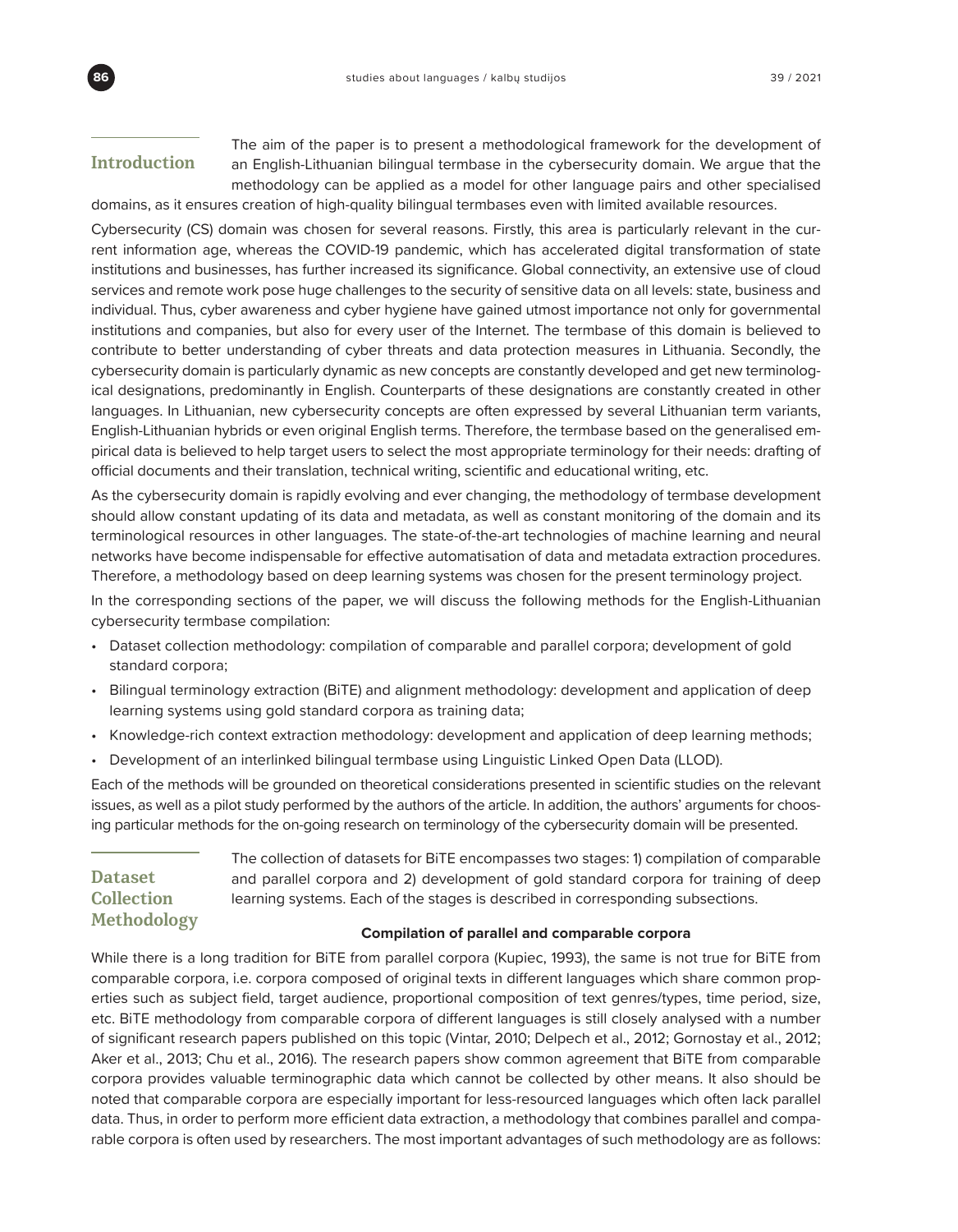

- Data source diversity: parallel data sources are often scarce for less-resourced languages, especially in rapidly evolving domains in which resources become obsolete very quickly. Comparable data sources, on the other hand, are highly diverse, and they include various text genres and text types. The combination of both types of data sources allows including greater variety of texts in corpora to be used for terminology extraction.
- Language diversity: as comparable corpora are composed of original texts, their language is more natural than in parallel corpora in which the target language is inevitably influenced by the source language. As McEnery and Xiao indicate, parallel corpora "alone serve as a poor basis for cross-linguistic contrasts, because translations (i.e. L2 texts) cannot avoid the effect of translationese" (McEnery & Xiao, 2007). A combination of comparable and parallel corpora allows comparing the usage of language in original and translated texts.

Thus, BiTE from comparable corpora produces terminographic data which enable constant updating of the existing bilingual termbases or compiling new ones even if parallel data are not available. Besides, BiTE from comparable corpora, used in addition to BiTE from parallel corpora, allows extracting and comparing terminology formed and used in various settings.

The process of compilation of parallel and comparable corpora differs significantly. While parallel data sources immediately provide texts, which are identical/nearly identical in their content and size, comparable data sources have to be carefully selected. Their selection contains potential pitfalls that have to be considered:

- if texts in comparable corpora cover somewhat different topics in the languages, the extracted terminology will not be easily alignable;
- if texts in comparable corpora are of different genres and time periods, the extracted terminology may differ in their pragmatic appropriateness (e.g., it may be common only to official documents in L1 and only to media texts in L2);
- if comparable corpora are different in size, it may not be possible to find equivalents for many terms.

Though data source selection is more complicated in compilation of comparable corpora, their pre-processing is much simpler as it does not require alignment of texts, which is necessary in compilation of parallel corpora.

In our project, the combination of parallel and comparable corpora is necessary. The parallel English-Lithuanian data in the cybersecurity domain are rather scarce. The only easily accessible source is EUR-Lex, the database of the European Union law and other public documents of the European Union in 24 official languages of the EU. In addition, some parallel data may be extracted from the international convention on cybersecurity translated into Lithuanian: Budapest Convention on Cybercrime, 2001, drawn by the Council of Europe.

However, these data do not contain the cybersecurity terminology used in the texts produced outside the EU institutions and international organisations. As this domain is particularly dynamic, legal, administrative, technical, scientific, educational, media and other texts, published in the international community and Lithuania, are important to capture the whole rapidly changing picture of the cyber terminology. Therefore, comparable corpora are indispensable in such research. Our English-Lithuanian comparable corpora are currently being composed of the following text genres used in the cybersecurity domain in the national and international settings:

- legislation and other legally binding documents that form a cybersecurity strategy and regulate its implementation,
- documents of cybersecurity agencies responsible for management of cybersecurity risks,
- academic literature on the cybersecurity domain,
- specialised cybersecurity media,
- mass media articles on cybersecurity issues.

Other text genres and types are being considered (e.g., technical manuals and standards). Thus, the combination of parallel and comparable corpora has widened our possibilities to include a variety of text genres and types, as well as to collect data from both national and international sources.

#### **Development of gold standard corpora**

Gold standard corpora with manually annotated terminology are widely used in development of natural language processing (NLP) systems. Their significance has increased with the usage of neural networks. Gold standard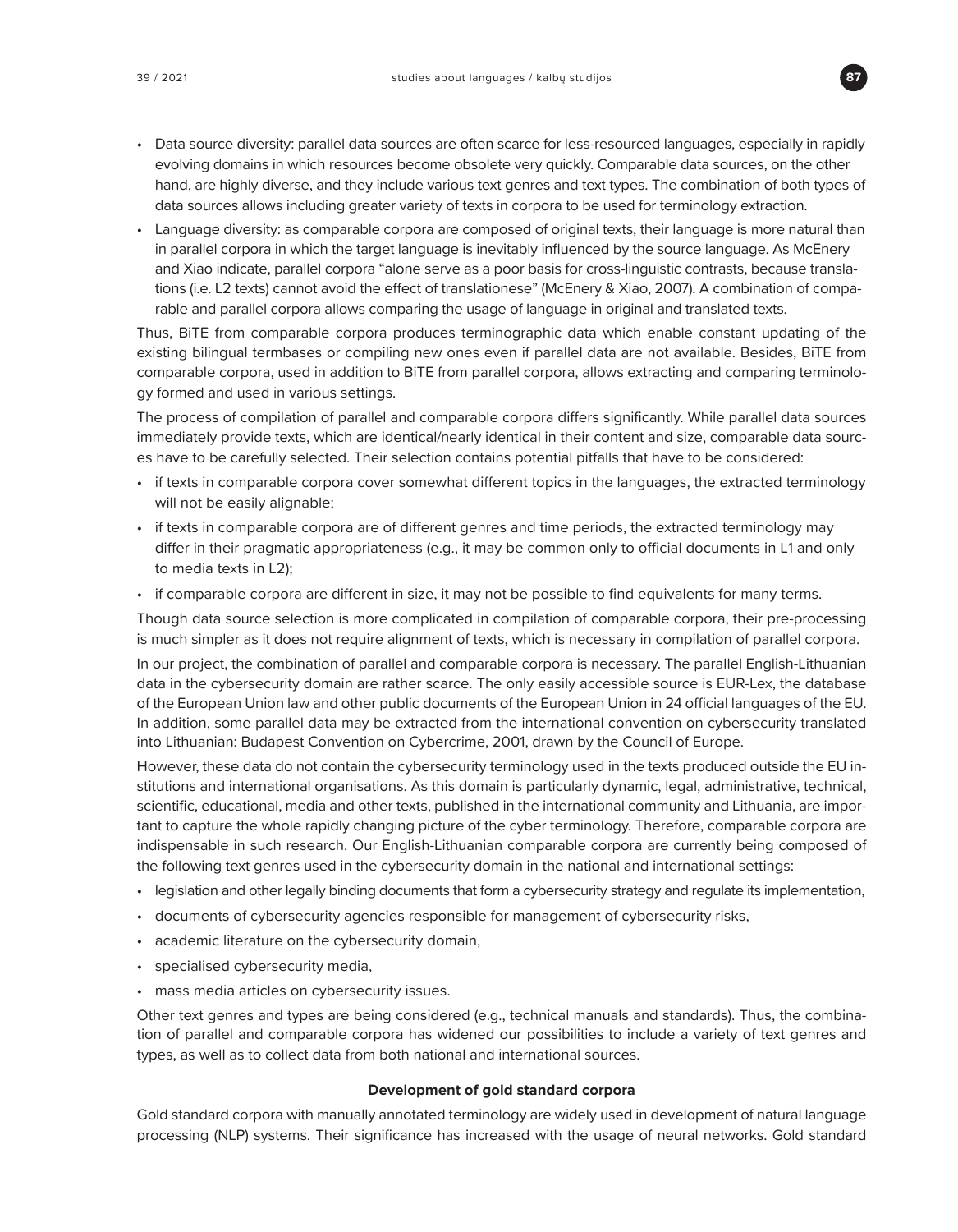corpora allow not only validating, but also training deep learning systems and testing the results of the trained models by calculating their precision and recall. Manual terminology annotation is performed for a number of projects (Bada et al., 2010; QasemiZadeh & Handschuh, 2014; Schumann & Fischer, 2016; Hätty et al., 2017).

The definition of termhood varies in different gold standard corpora ranging from very strict to particularly liberal: in some projects, strict syntactic and semantic constraints are followed, while other projects "rely on the association an annotator has with respect to a term or to a domain (e.g. by structuring terms in a mind map) and provide theoretical background about terminology" (Hätty et al., 2017). Both approaches have their advantages: the former enables to achieve high inter-annotator agreement while the latter allows capturing a greater variety of concepts and their terminological designations.

In our project, we have planned to develop two types of English-Lithuanian gold standard corpora: comparable (100,000 words) and parallel (100,000 words). Linguistic and conceptual annotation criteria have been developed based on the pilot annotation results aiming to achieve maximum consistency in annotation work, which is critical in training deep learning systems. The linguistic criteria define the formal categories of the lexical units to be annotated, namely, nouns, noun phrases, initialisms used as nouns and noun phrases that include initialisms. The conceptual criteria determine the categories of the lexical units to be annotated according to their conceptual characteristics. These categories constitute the basis of the main tagset which comprises the following tags (c.f. Roelcke, 1999, as cited in Hätty et al., 2017):

- intra-subject terminology (terminology of the cybersecurity domain),
- inter-subject terminology (terminology of domains related to cybersecurity),
- proper names of documents, institutions, service organisations, projects, software, etc. relevant to the cybersecurity domain.

We decided to annotate both intra-subject and inter-subject terminology as it will allow us to analyse the domains that are mostly related to and dependent on cybersecurity. Guidelines for distinguishing intra-subject and inter-subject terminology have been developed based on the analysis of the existing cybersecurity ontologies and glossaries, as well as on consultations with field experts.

In addition to the main tagset, a list of attributes is provided to enable marking of additional term features: term usage variants (incomplete terms, interrupted terms), terms with specific formal structure (initialisms), terms of specific origin (English-Lithuanian hybrids, non-adapted English borrowings in the Lithuanian texts).

A special annotation software *QuickTag* has been developed for the purpose of creating training data for deep learning systems. It allows manually annotating monolingual texts and bilingual parallel texts: tagging lexical units with the tags indicating their conceptual characteristics, identifying and tagging nested terms and ascribing additional attributes to the tagged terms and proper names. The software also allows exporting tagged lexical units to a *MS Excel* spreadsheet file with rich statistical metadata for analysis purposes.

# **Bilingual Term Extraction (BiTE) and Alignment Methodology**

After collection and pre-processing of the data, the next stage in termbase compilation is a two-step procedure involving automatic extraction of domain specific terms from comparable and parallel corpora and the alignment of extracted source language and target language terms.

Current terminology extraction methods employ machine learning and deep learning approaches. Our pilot study on automatic extraction of monolingual (Lithuanian) cy-

bersecurity terms proved that this methodology allows achieving high results even with very limited resources (Rokas et al., 2020). In the pilot study, several setups of different neural network configurations were iteratively tested by comparing their results to the gold standard which was pre-trained on a very small manually annotated training data (66,706 words of which 1,258 cybersecurity terms were manually annotated) compiled specifically for extraction of cybersecurity terminology. The best results were achieved with Bidirectional Long Short-Term Memory model (Bi-LSTM) using multilingual Bidirectional Encoder Representations from Transformers (BERT) embeddings reaching F1 score of 78.6%. The achieved high score suggests that the semi-supervised deep learning approach is a way to go (Rokas et al., 2020).

It should, however, be noted that a number of different possibilities for neural network setups exist. These in-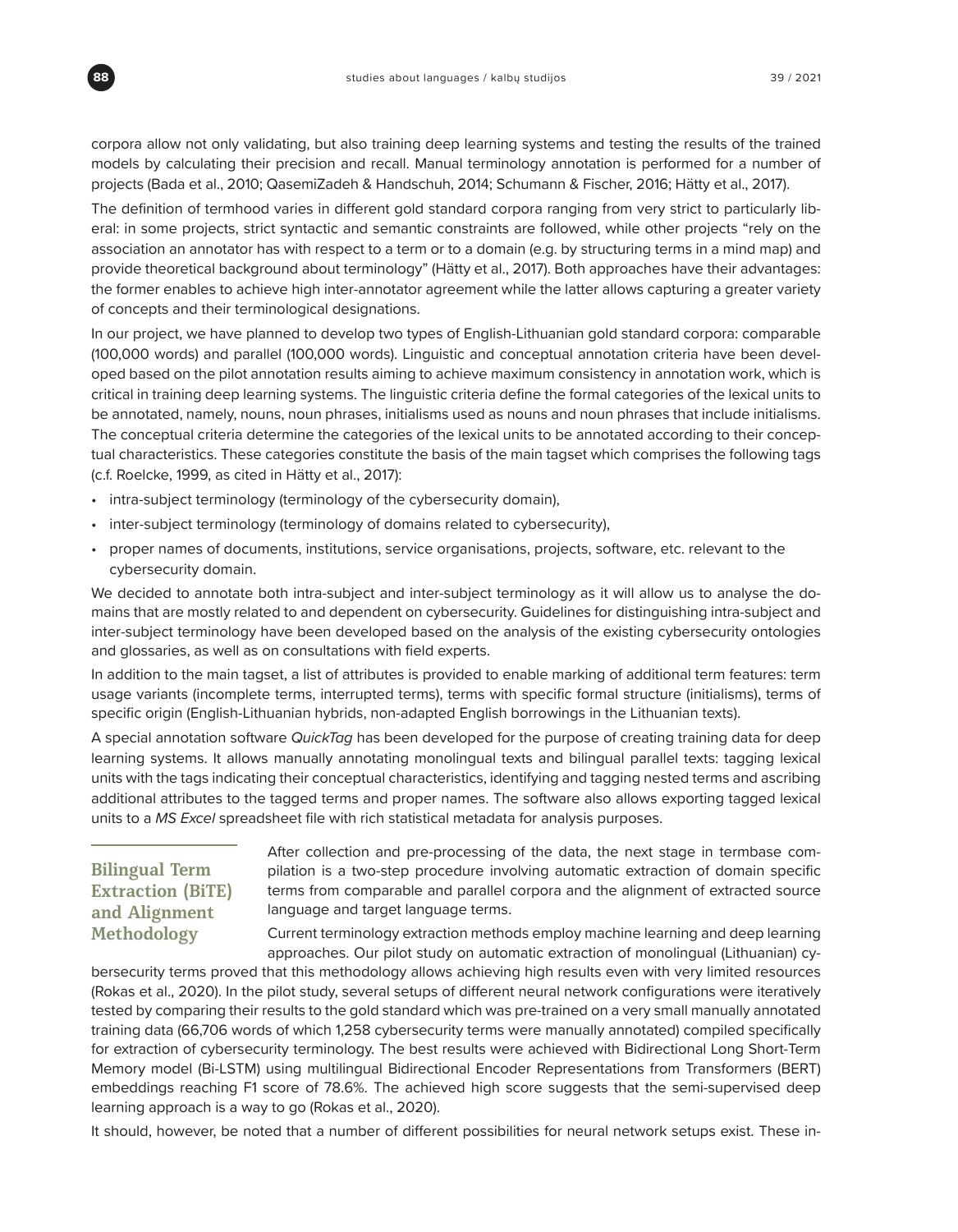

volve using different hyperparameters, optimisers, and word embeddings. Promising results for sequence labelling tasks have been reported in a study by Ulčar and Robnik-Šikonja (2020) with trilingual BERT-like models. It has been shown that the reduction of the number of languages to three (two similar less-resourced languages from the same language family and English) in multilingual models helps to achieve better results. For example, in named entity recognition (NER) task F1 score for CroSloEngual (Croatian, Slovenian, and English) model, when compared with multilingual BERT, significantly improved: from 0.790 to 0.894 for Croatian, from 0.903 to 0,949 for Slovenian, and from 0.940 to 0.949 for English (Ulčar & Robnik-Šikonja, 2020). This methodology will be tested in our project in order to select the best possible setup.

Once the source language and target language terms are extracted, they will be automatically aligned based on co-occurrence measures (such as the Dice coefficient or the weighted mutual information) of their translations. This will be performed by selecting the most probable counterpart from a set of automatically generated translations. The extracted and aligned terms will be reviewed and validated manually by a field expert.

On the basis of the comparative analysis of the most dominant terms (determined on the frequency and dispersion criteria) in the Lithuanian and English corpora, a list of no fewer than 300 most important concepts and their terminological designations in English and Lithuanian will be drafted. Synonymy cases will be registered.

# **Knowledge-rich Context Extraction Methodology**

Once the terms and their counterparts are extracted and selected for a termbase, the formulation of their definitions has to be carried out.

In order to facilitate the formulation of definitions, knowledge-rich contexts (defining and explanatory) are often automatically extracted from available corpora. Commonly, pattern-based methods are used for the task, when pattern templates

are constructed in order to identify definitions or explanatory sentences from corpora (Auger & Barrière, 2008; Walter & Pinkal, 2006; Orna-Montesinos, 2011; Bielinskienė et al., 2015). To achieve the most accurate results, the pattern identification templates have to be tested and modified grammatically and lexically. These methods are language dependent, as pattern identification procedures should be adopted for each separate language and curated accordingly for a specific corpus and a specific domain.

In recent years, we can observe the increasing tendency of using deep learning methods for extraction of knowledge-rich contexts (Petrucci et al., 2018; Ayadi et al., 2019; Navarro-Almanza, 2020). Usually, the extraction of knowledge-rich contexts using deep neural networks is a two-step procedure. In the first step, it is possible to completely eliminate hand-crafted rules and to train a neural network model without having to rely on the help of experts. Their contribution remains essential only in the second step in which the extracted definitions should be validated and refined.

This deep learning methodology, which allows simplifying the difficult and time-consuming task of generating hand-crafted rules, closely ties in with the BiTE workflow and makes collection of metadata for the cybersecurity termbase more efficient.

# **Development of an Interlinked Bilingual Termbase using LLOD**

The last stage of the project will be development of a termbase. A modern termbase should be not only published online, but also interlinked with other language resources so that it provides possibilities to access other terminological data and collect the most possible information on a searchable concept.

The state-of-the-art methodology used for interlinking modern termbases is based on Linguistic Linked Open Data (LLOD) technologies which make them interoperable and connected to the Semantic Web. Tim Berners-Lee, the father of Linked Open Data, formulated four conditions for data to be linked data: (1) referred entities should be designated by using URIs (Uniform Resource Identifiers), (2) these URIs should be resolvable over HTTP, (3) data should be represented by means of specific W3C standards (such as Resource Description Framework (RDF)), (4) a resource should include links to other resources (Berners-Lee, 2006).

LLOD termbases have many advantages: they are linked to the global LLOD network and to other termbases, reusable, searchable and discoverable across the Web. Making any lexical database as linked data is seen as a good practice that consequently would result in the formation of a linguistic linked open data cloud (Chiarcos et al., 2013; Bosque-Gil et al., 2016; Di Buon et al., 2020; Rodriguez-Doncel et al., 2015).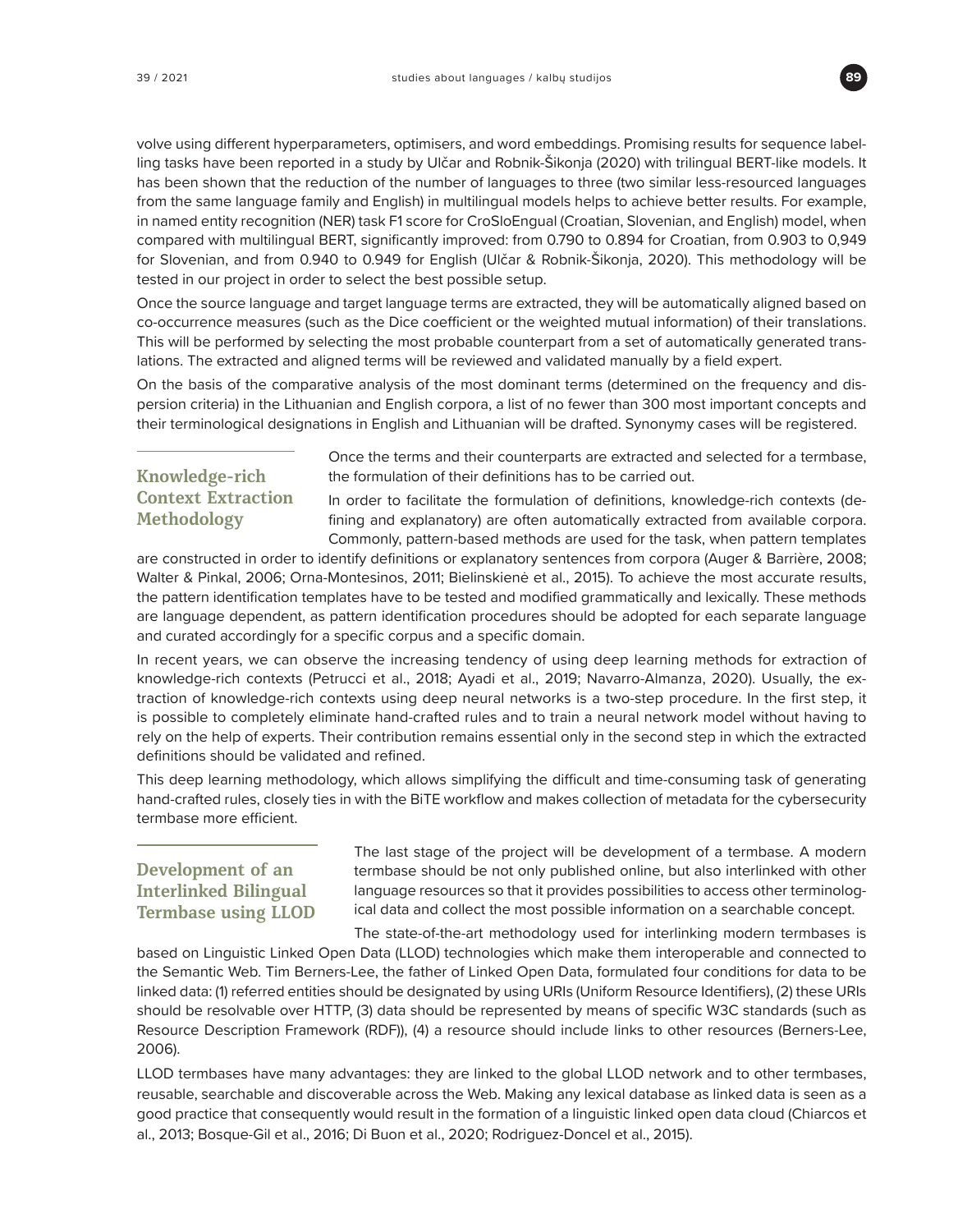

Therefore, we consider the representation of English-Lithuanian terminological data in the cybersecurity domain as LLOD as the final and very important step in the workflow of the termbase creation. The integration into the global LLOD ecosystem is highly advisable to any modern online lexical data, and especially so for less-resourced languages.

# **Conclusions**

The analysis of the related research studies, as well as the pilot study on terminology extraction performed by the authors allow arguing that the presented methodological framework would considerably enhance the quality of termbases because it allows:

- expanding the amount and variety of data sources by including both parallel and comparable corpora, which is especially important for less-resourced languages;
- facilitating term extraction by training deep learning systems with manually annotated gold standard corpora;
- regularly updating termbases by automatically extracting terminology and knowledge-rich contexts from new relevant texts;
- integrating the compiled terminological data into the global LLOD ecosystem.

The application of the presented methodology poses the following main challenges: creation of high quality gold standard corpora for training deep learning systems; development of deep neural networks for extraction of terms and knowledge-rich contexts of less-resourced and morphologically-rich languages (such as Lithuanian); alignment of terms of different languages extracted from comparable texts which deal with the same topic, but differ in their contents; application of LLOD technologies for interlinking of terminological data.

One more aspect that should be considered in the work on the compilation of a termbase is close cooperation with field experts. Their contribution is indispensable to collection of texts for corpora compilation, review and validation of annotated datasets, extracted terminology and knowledge-rich contexts, as well as formulation of final definitions of the terms selected for a termbase.

The presented methodology would allow considerably contributing to a more effective management of Lithuanian terminology, as well as terminology of other less-resourced languages which in turn will contribute to smoother communication between experts and the general public.

## **Acknowledgements**

The research is carried out under the project "Bilingual Automatic Terminology Extraction" funded by the Research Council of Lithuania (LMTLT, agreement No. P-MIP-20-282). The project is also included as a use case in COST action "Euro-

pean Network for Web-Centred Linguistic Data Science" (CA18209).

## **References**

- **1** Aker, A., Paramita, M. L., & Gaizauskas, R. (2013, August). Extracting bilingual terminologies from comparable corpora. In Proceedings of the 51st Annual Meeting of the Association for Computational Linguistics (Volume 1: Long Papers) (pp. 402-411).
- **2** Auger, A., & Barrière, C. (2008). Pattern-based approaches to semantic relation extraction: A state-of-the-art. Terminology, 14(1), 1.<https://doi.org/10.1075/term.14.1.02aug>
- **3** Ayadi, A., Samet, A., de Beuvron, F. D. B., & Zanni-Merk, C. (2019). Ontology population with deep learning-based NLP: a case study on the Biomolecular Network Ontology. Procedia Computer Science, 159, 572-581. <https://doi.org/10.1016/j.procs.2019.09.212>
- **4** Bada, M., Eckert, M., Palmer, M., & Hunter, L. (2010, July). An overview of the CRAFT con-

cept annotation guidelines. In Proceedings of the Fourth Linguistic Annotation Workshop (pp. 207-211).

- **5** Berners-Lee, T. (2006, July). Linked Data - Design Issues. W3. [http://www.w3.org/De](http://www.w3.org/DesignIssues/LinkedData.html.)[signIssues/LinkedData.html.](http://www.w3.org/DesignIssues/LinkedData.html.)
- **6** Bielinskienė, A., Boizou, L., Grigonytė, G., Kovalevskaitė, J., Rimkutė, E., & Utka, A. (2015). Lietuvių kalbos terminų automatinis atpažinimas ir apibrėžimas. Kaunas: Vytauto Didžiojo universitetas.
- **7** Bosque-Gil, J., Gracia, J., & Gómez-Pérez, A. (2016). Linked data in lexicography. Kernerman Dictionary News, 24, 19-24.
- **8** Chiarcos, C., Moran, S., Mendes, P. N., Nordhoff, S., & Littauer, R. (2013). Building a Linked Open Data cloud of linguistic resources: Mo-

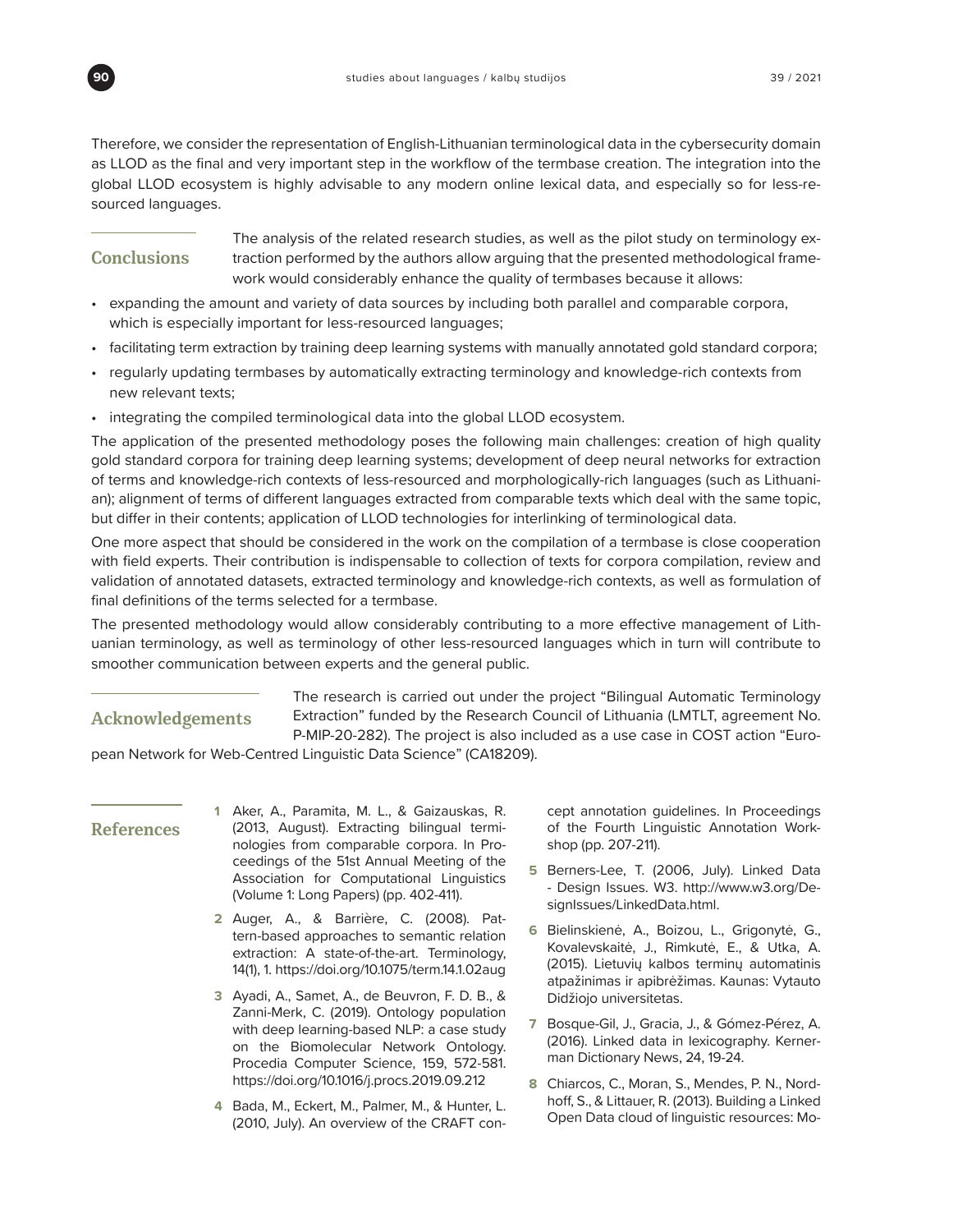

tivations and developments. In The People's Web Meets NLP (pp. 315-348). Berlin, Heidelberg: Springer. [https://doi.org/10.1007/978-3-](https://doi.org/10.1007/978-3-642-35085-6_12) [642-35085-6\\_12](https://doi.org/10.1007/978-3-642-35085-6_12)

- **9** Chu, C., Dabre, R., & Kurohashi, S. (2016, May). Parallel sentence extraction from comparable corpora with neural network features. In Proceedings of the Tenth International Conference on Language Resources and Evaluation (LREC'16) (pp. 2931-2935).
- **10** Delpech, E., Daille, B., Morin, E., & Lemaire, C. (2012). Extraction of domain-specific bilingual lexicon from comparable corpora: compositional translation and ranking. arXiv preprint arXiv:1210.5751.
- **11** Di Buono, M. P., Cimiano, P., Elahi, M. F., & Grimm, F. (2020, May). Terme-a-llod: Simplifying the conversion and hosting of terminological resources as linked data. In Proceedings of the 7th Workshop on Linked Data in Linguistics (LDL-2020) (pp. 28-35).
- **12** Gornostay, T., Ramm, A., Heid, U., Morin, E., Harastani, R., & Planas, E. (2012, October). Terminology extraction from comparable corpora for Latvian. In Baltic HLT (pp. 66-73).
- **13** Hätty, A., Tannert, S., & Heid, U. (2017, September). Creating a gold standard corpus for terminological annotation from online forum data. In Proceedings of language, ontology, terminology and knowledge structures workshop (LOTKS 2017).
- **14** Kupiec, J. (1993, June). An algorithm for finding noun phrase correspondences in bilingual corpora. In 31st Annual Meeting of the Association for Computational Linguistics (pp. 17-22).<https://doi.org/10.3115/981574.981577>
- **15** McEnery, A. M., & Xiao, R. Z. (2007). Parallel and comparable corpora: What are they up to? In G. James, & G. Anderman (Eds.), Incorporating Corpora: Translation and the Linguist (Translating Europe), Multilingual Matters (pp. 18-31). <https://doi.org/10.21832/9781853599873-005>
- **16** Navarro-Almanza, R., Juárez-Ramírez, R., Licea, G., & Castro, J. R. (2020). Automated ontology extraction from unstructured texts using deep learning. In Intuitionistic and Type-2 Fuzzy Logic Enhancements in Neural and Optimization Algorithms: Theory and Applications (pp. 727-755). Cham: Springer. [https://](https://doi.org/10.1007/978-3-030-35445-9_50) [doi.org/10.1007/978-3-030-35445-9\\_50](https://doi.org/10.1007/978-3-030-35445-9_50)
- **17** Orna-Montesinos, C. (2011). Words and patterns: lexico-grammatical patterns and semantic relations in domain-specific discourses. Alicante Journal of English Studies / Revis-

ta Alicantina de Estudios Ingleses, 0(24), 213- 233.<https://doi.org/10.14198/raei.2011.24.09>

- **18** Petrucci, G., Rospocher, M., & Ghidini, C. (2018). Expressive ontology learning as neural machine translation. Journal of Web Semantics, 52, 66-82. [https://doi.org/10.1016/j.](https://doi.org/10.1016/j.websem.2018.10.002) [websem.2018.10.002](https://doi.org/10.1016/j.websem.2018.10.002)
- **19** QasemiZadeh, B., & Handschuh, S. (2014, August). The ACL RD-TEC: a dataset for benchmarking terminology extraction and classification in computational linguistics. In Proceedings of the 4th International Workshop on Computational Terminology (Computerm) (pp. 52-63).
- **20** Rodriguez-Doncel, V., Santos, C., Casanovas, P., Gómez-Pérez, A., & Gracia, J. (2015). A linked data terminology for copyright based on ontolex-lemon. In AI Approaches to the Complexity of Legal Systems (pp. 410-423). Cham: Springer. [https://doi.org/10.1007/978-](https://doi.org/10.1007/978-3-030-00178-0_28) [3-030-00178-0\\_28](https://doi.org/10.1007/978-3-030-00178-0_28)
- **21** Rokas, A., Rackevičienė, S., & Utka, A. (2020). Automatic extraction of Lithuanian cybersecurity terms using deep learning approaches. In Frontiers in Artificial Intelligence and Applications, 328 (pp. 39-46). [https://doi.](https://doi.org/10.3233/FAIA200600) [org/10.3233/FAIA200600](https://doi.org/10.3233/FAIA200600)
- **22** Schumann, A. K., & Fischer, S. (2016, May). Compasses, magnets, water microscopes: Annotation of terminology in a diachronic corpus of scientific texts. In Proceedings of the Tenth International Conference on Language Resources and Evaluation (LREC'16) (pp. 3578-3585).
- **23** Ulčar, M., & Robnik-Šikonja, M. (2020). FinEst BERT and CroSloEngual BERT: less is more in multilingual models. arXiv preprint arXiv:2006.07890. [https://doi.org/10.1007/978-](https://doi.org/10.1007/978-3-030-58323-1_11) [3-030-58323-1\\_11](https://doi.org/10.1007/978-3-030-58323-1_11)
- **24** Vintar, S. (2010). Bilingual term recognition revisited: The bag-of-equivalents term alignment approach and its evaluation. Terminology. International Journal of Theoretical and Applied Issues in Specialized Communication, 16(2), 141-158. [https://doi.](https://doi.org/10.1075/term.16.2.01vin) [org/10.1075/term.16.2.01vin](https://doi.org/10.1075/term.16.2.01vin)
- **25** Walter, S., & Pinkal, M. (2006, July). Automatic extraction of definitions from German court decisions. In Proceedings of the workshop on information extraction beyond the document (pp. 20-28). [https://doi.](https://doi.org/10.3115/1641408.1641411) [org/10.3115/1641408.1641411](https://doi.org/10.3115/1641408.1641411)